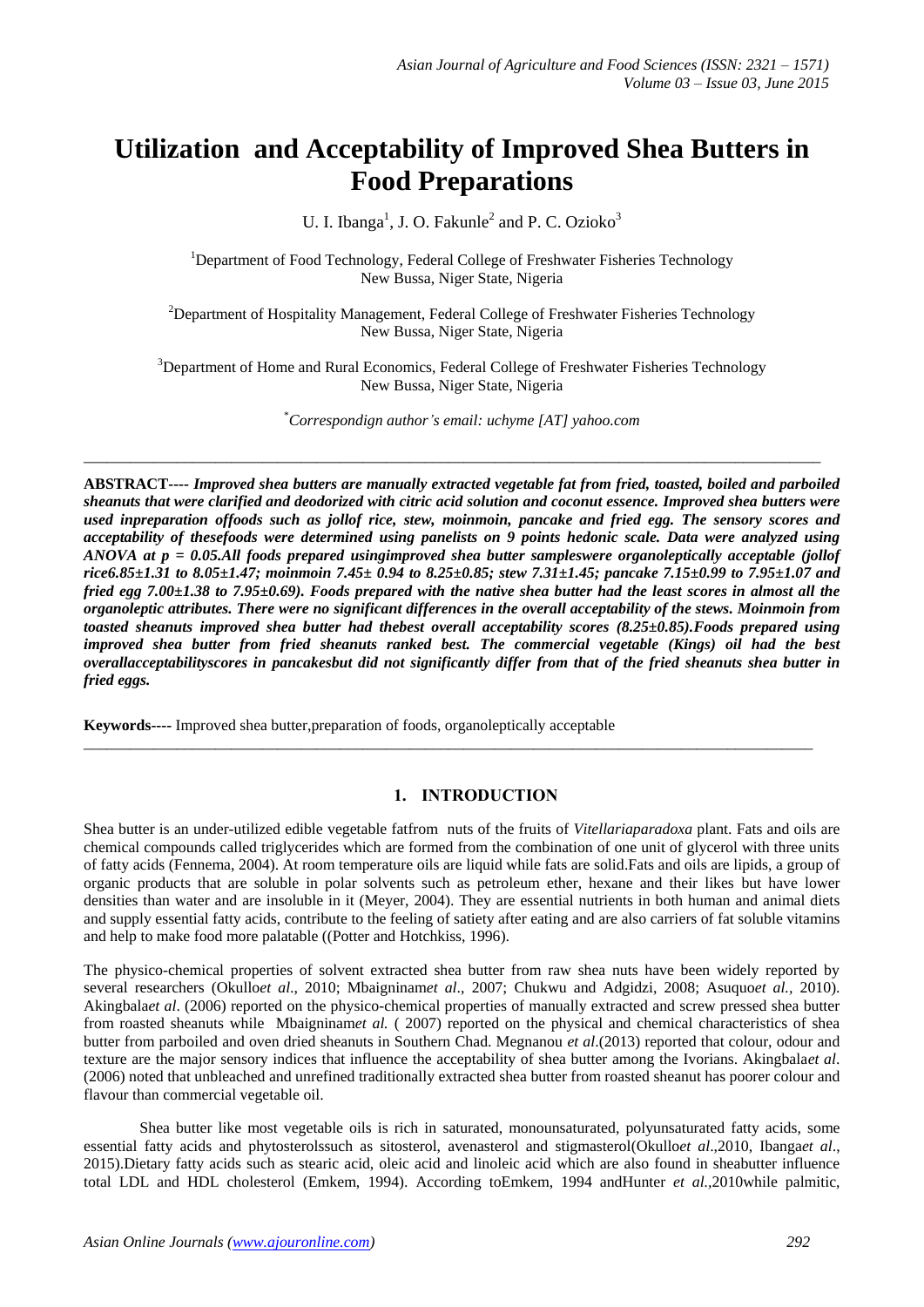myristic and lauric acids are cholesterol - raising, stearic acid and medium chain saturated fatty acids  $(6 - 10 \text{ carbon})$ atoms) have neutral or lowering effect on blood lipids and lipoproteins. Monounsaturated and polyunsaturated fatty acid are cholesterol-lowering when they can replace significant level of saturated fatty acids in diet. They lower LDL cholesterol which result in a decrease in both LDL and HDL cholesterol. Shea butter contains omega3,6 and 9(Ibanga*et al*., 2015b).Linolenic acid (Omega – 3) has antithrombotic effects (Balch and Balch, 2000). Omega-3-fatty acids and phytosterols have been reported to suppress cancer formation in animals (Awad *et al*., 2000a and b). Judd *et al.* (1998) reported that stearic acid diet has no effect on HDL cholesterol but lowers LDL cholesterol. Sitosterol, a plant sterol have been reported to lower serum cholesterol (Lee *et al.,* 1977).

Literature is however sparse concerning utilization of shea butter as an edible fat and lacks empirical information/data on the acceptability and utilization of native and non-solvent improved shea butter from fried, toasted, boiled and parboiled sheanuts in foods.This is because shea butter is not attractive as an edible vegetable fat/oil in many places of its production and its consumption is minimal due to its inherent limitations such the unpleasant odour, taste and flavour apart from its non- flowing nature, poor packaging and presentation (Ibanga, 2007). . Virtually, little or nothing is known about its potentials as an edible fat by the non- natives in the towns and cities in Nigeria. According to the author, the elites especially civil servants and students look down on shea butter as inferior to groundnut and other vegetable oils.

 Improvement of the organoleptic attributes using a simple, non- solvent and adoptable method helps to improve its acceptability and edibility. Improved shea butter is a vegetable fat that was clarified and deodourized with citric acid and flavoured with coconut essence. Shea butter is cheap and if properly processed with improved sensory and keeping qualities can complement and compete with groundnut and other vegetable oils which have become rather too expensive for regular household use. This work aimed at using improvedshea butter to prepare some selected foodsand evaluation of their sensory attributes and acceptability compared with the native shea butter and a popular commercial vegetable oil.

# **2. MATERIALS AND METHODS**

**2.1 Preparation of Improved shea butter:** Improved shea butter samples were processed thus**:**Shea butter samples were manually extracted from boiled, toasted and fried sheanuts that were previously parboiled, dried and dehusked before further processing. Citric acid solution (2.5g in 100ml of distilled water) was poured into 500ml of shea butter samples and heated for five minutes at 60°C. The mixture was stirred and left overnight at ambient temperature to cool and settle. The oils at the top were decanted and filtered through muslin cloth and sieve size 200µ. Into 500ml of the sieved shea oil, one ml (1ml) of food grade coconut flavour (Conflaco Aromatic Ltd England) was added and heated for 5mins with proper stirring at  $60^{\circ}$ C before cooling and usage. The flow chart is as shown in Figure 1.

```
Mature/Ripe Shea fruits
Ferment (2 - 3days)
Wash
Parboil
Sundry
Crack/De-Shell
Winnow
Fry Toast or Boil
Size reduction
Grind
Chocolate brown paste
Hand mix or boil
```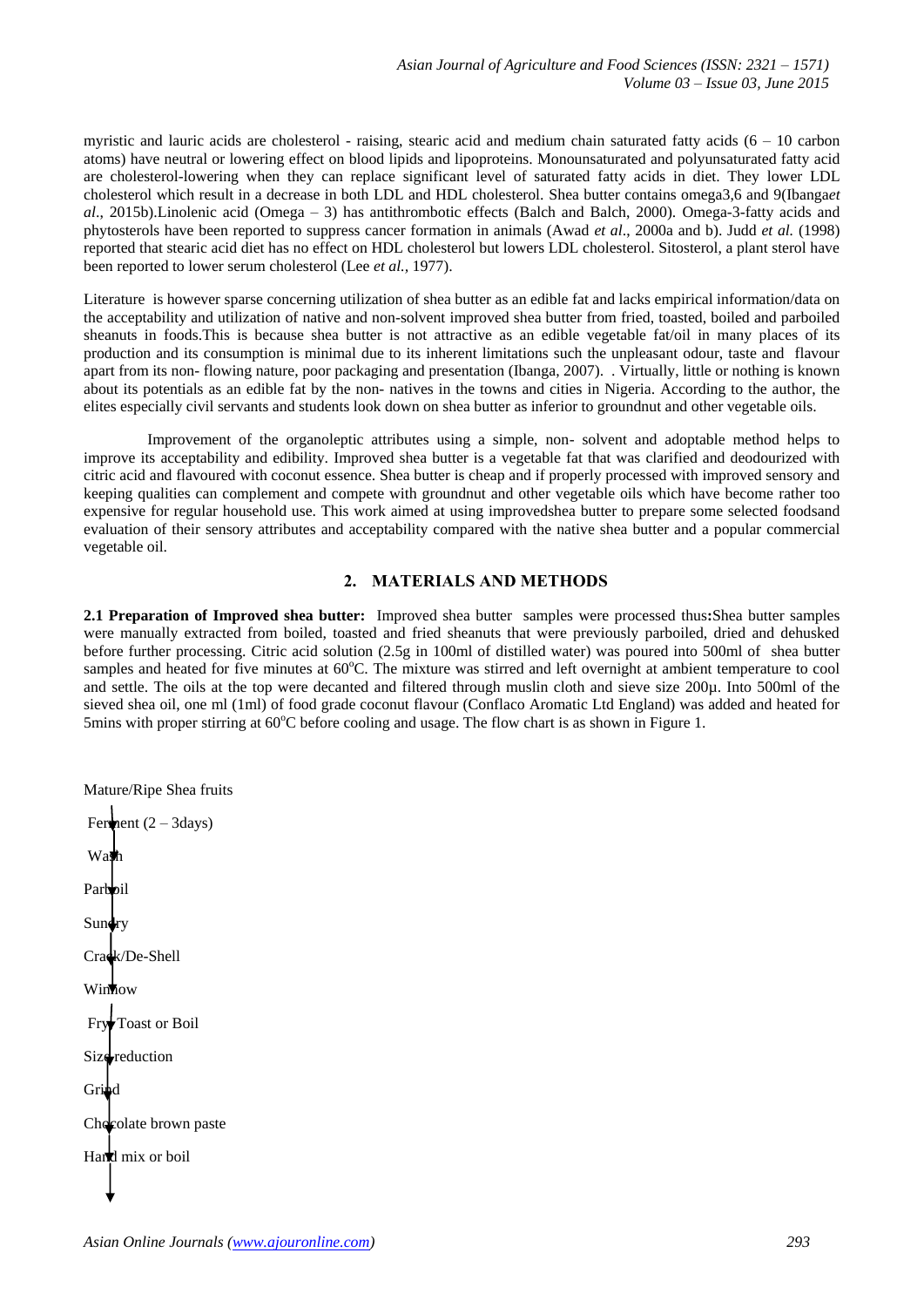```
Extraction….. manual (hand mixing) 
Brownish white shea fat
 W<sub>sh</sub> shea fat
Heat whitish shea fat
cool
  Filter
Shea oil
Addition of citric acid solution
Stir/heat/ cool 4-5hours or overnight
Filter
 Clarified sheaoil
                  Addition of coconut flavour (or any good food flavour)
Stir/heat
Coo
Improved shea butter
Package
Storage/use/sale
```
Fig.1 Processing of Improved Shea butter

# **2.2 Prepartion of Foods using improved shea butter.**

Tomato stew, Jollof rice, moinmoin, pancakes and fried eggs were prepared using the improved shea butter samples as follow. Native shea butter and Kings commercial vegetable oils were control A and B.

# **2.2.1 Stew**

Stew was prepared using a slightly modified method of Madubike (2014). The ingredients used were, fresh plum tomatoes (725g), pepper (100g), Tin tomatoes (300g), improved shea butter 600g (generous quantity), Beef (0.5kg), onions (a big bulb), seasonings (3 Knorr cubes), thyme and salt to taste. Before cooking, the fresh tomatoes, pepper and onions were washed, blended together and boiled to dry. The tin tomato was opened and added to the boiled tomatoes mix. The beef was boiled with some water and seasonings. The improved shea butter was melted and heated in a pot. The cooking involved pouring the tomato - mix into the hot shea oil to fry. The beef stock and seasonings were added and mixture thoroughly stirred and allowed to cook to form stew. Native shea butter and Kings commercial vegetable oils were also used to prepare stews.

# **2.2.2. Jollof rice**

Jollof rice is a popular dish in Nigeria. The ingredients used were improved shea butter, rice (500g), tomato puree from fresh and tin tomatoes ( 500g), fish 1/2kg, onions (2 medium bulbs), pepper and salt to taste, seasonings, knorr and thyme. A modified method of Madubike (2014) was used to prepare the jollof rice. Before cooking commenced, the fish was cut into pieces, cleaned, washed and cooked seasoning with thyme, chopped onions and salt.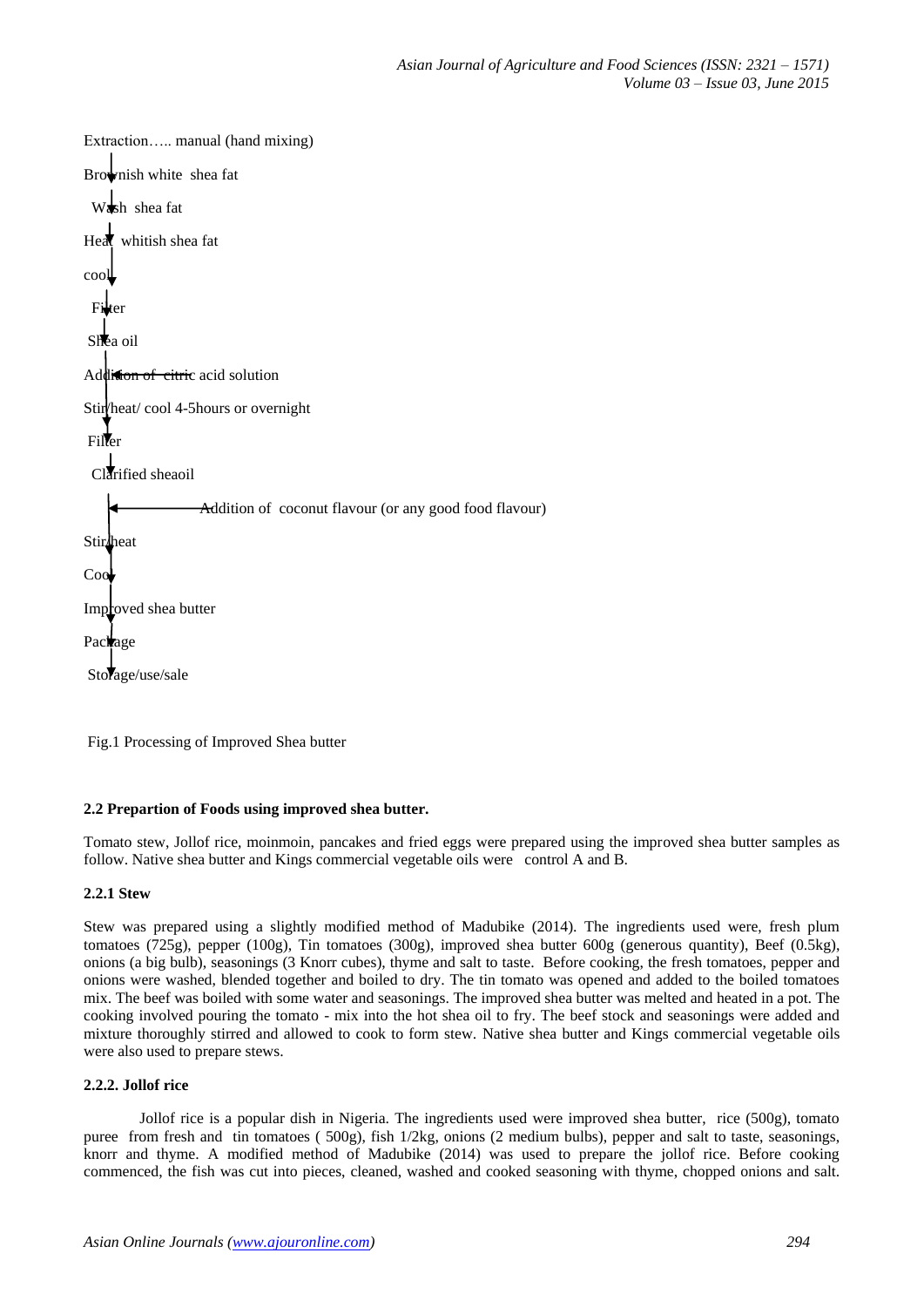Rice was parboiled and drained. Onions and tomato puree were poured into a sizeable pot containing the melted improved shea butter to fry. The drained parboiled rice, salt, pepper and water (to taste) were added. The water level was same with the level of the rice to ensure it dries up when the rice is cooked. The pot was covered and the rice was left to cook on low to medium heat. The prepared jollof rice was tasted to confirm it cooked. Native shea butter and Kings commercial vegetable oils were also used to prepare jollof rice.

## **2.2.3MoinMoin**

Moinmoin is a Nigerian steamed beans pudding made from a mixture of washed, peeled bean paste and seasonings. The recipe used were black eyed beans (750g), crayfish (two table spoonful), dried pepper (20g), tatashe (100g), Onions 2 medium sized bulb, Knorr, cool water (1L), tomato paste, improved shea butter samples (100g), and salt to taste. A slightly modified method of Madubike (2014) was used to prepare the moinmoin. The preparation involved soaking the beans to remove the coats, the dehulled beans was soaked for about 30minutes in clean water before fine blending with washed tatashe and onions. Tomato pastes, pepper, knorr, ground crayfish, were added with intermittent addition of cool water. Shea butter was melted and the hot oil was poured into the mixture and stirred. Salt was added to taste and the mixture further stirred. The moinmoin mixture was dispensed into aluminum pans before steaming in a covered pot containing at least one inch depth of hot water on stove. Small quantity of water was added from time to time. The moinmoin was cooked for about one hour and was confirmed cooked when a dry knife dipped into it came out clean or with a slight smear of moinmoin. The cooked moinmoin was allowed to set before serving. Native shea butter and Kings commercial vegetable oils were also used to prepare moinmoin too as controls.

#### **2.2.4 Pancake**

Pancake is a flat cake, often thin and round prepared from flour–based batter and cooked on a hot shallow frying. The recipe used were: all-purpose flour (1cup), granulated sugar (2 tablespoon), baking powder (1 teaspoon), salt (1/4 teaspoon), a pinch of salt, milk (1 cup), improved shea butter (3 tablespoons), eggs (3). The flour, sugar, baking powder and salt were mixed together and set aside. The milk, melted improved shea butter and whisked egg were mixed and the dried ingredients were added to form a batter. 2 to 3 tablespoon pancake batter were fried on both sides to cook, till the surface of pancake has some bubbles and few burst on surface in a non-sticky frying pan containing 2 to 3 spoons of melted and hot improved shea butter. Pancake was fried one at a time for 1 to 2 minutes on both sides and served warm. Native shea butter and Kings commercial vegetable oils were also used to prepare pancakes as controls.

# **2.2.5 Fried egg**

Plain fried eggs were prepared with egg, salt and improved shea butter, native shea butter and Kings vegetable oils respectively. The eggs were broken, beaten and fried one at a time, salt was added to taste and the mixture fried in a shallow melted and heated improved shea butters, native shea butter and kings vegetable oil respectively and served warm.

#### **2.3 Sensory evaluation of foods prepared using shea butters.**

Coded samples of foods prepared using shea butter samples and Kings vegetable oil were in turn dished and presented warm to twenty panelists familiar with the foods in the Sensory Evaluation Unit for sensory evaluation. The panelists were drawn from the Federal College of Freshwater Technology, New Bussa. They evaluated the samples on a nine point hedonic scale for mouth feel, aroma, colour, taste and overall acceptability. The native shea butter was the Control A and the commercial vegetable oil was Control B.

# **3. RESULTS AND DISCUSSION**

#### **3.1 Jollof rice:**

Table 1 shows mean sensory values of Jollof rice prepared using shea butter. All the improved shea butter jollof rice samples were acceptable  $(6.85 \pm 1.31 \text{ to } 8.05 \pm 1.47)$ . Jollof rice prepared with coconut- flavoured shea butters from toasted and fried sheanuts (C and D) were the most acceptable. There were no significant differences ( $p \le 0.05$ ) between them in taste, color, mouthfeel, aroma and overall acceptability but they however differed in taste from boiled sheanuts coconut - flavoured shea butter, native shea butter and commercial vegetable oil jollof rice.The native shea butter and the commercial vegetable oil jollof rice did not differ from each other in taste ( $p \le 0.05$ ). There was no significant difference in the colour of jollof rice prepared with native shea butter (A) and coconut - flavoured shea butter from toasted and fried sheanuts (D and C) as shown on Table 1. They differed significantly ( $p \le 0.05$ ) in colour from the jollof rice prepared with coconut-flavoured shea butter from boiled sheanuts (E) and commercial vegetable oil (A).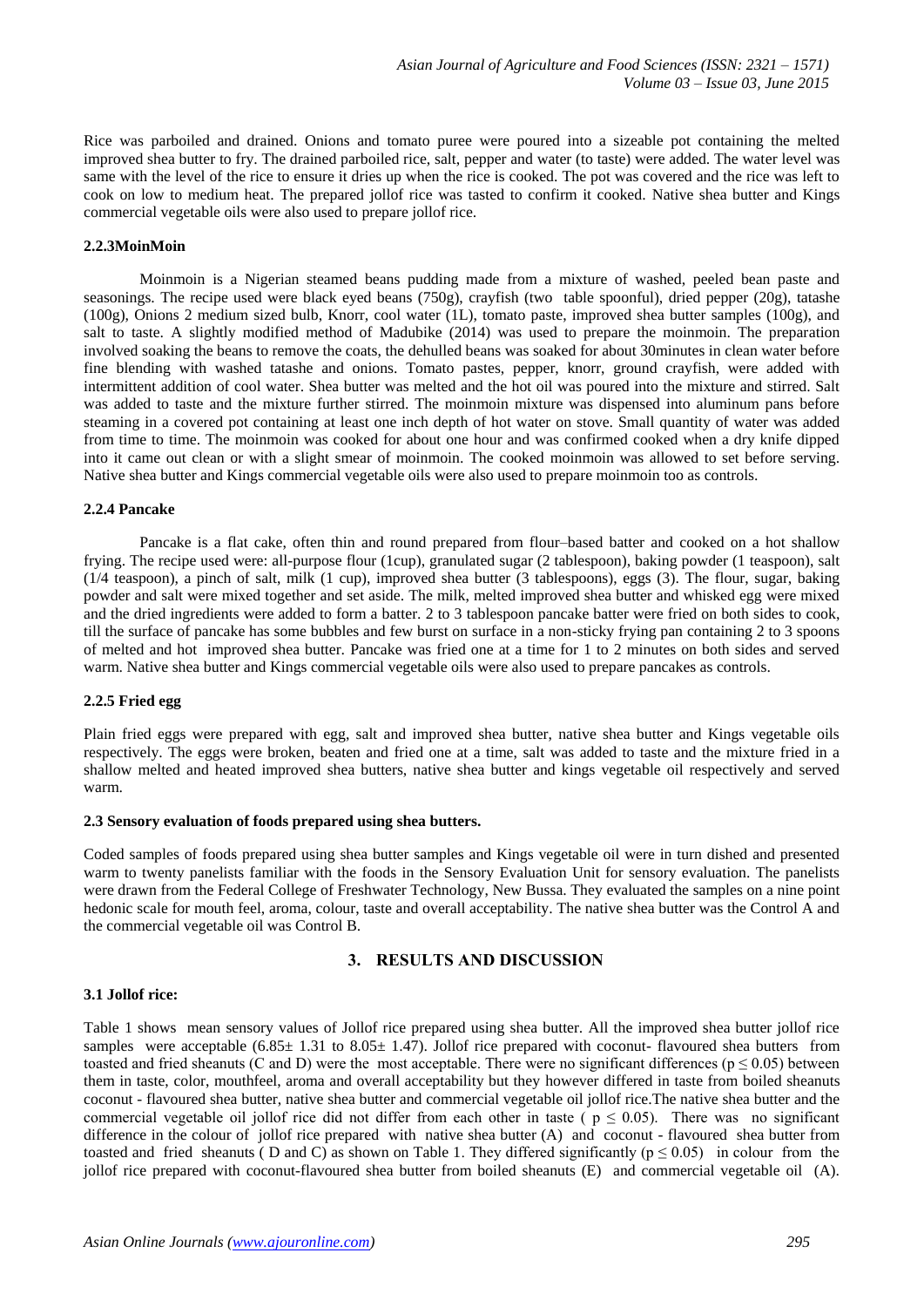There was no significant difference ( $p \ge 0.05$ ) in the mouthfeel of all the jollof rice prepared with the shea butter samples though the coconut - flavoured shea butter jollof rice from toasted and fried sheanuts have better scores than others.

Coconut - flavoured shea butter jollof rice from fried and toasted sheanuts (C and D) did not differ ( $p \ge 0.05$ ) from each other but differed significantly ( $p \le 0.05$ ) from those of the boiled sheanuts (E), native shea butter (B) and the commercial vegetable oil (A) in aroma. Samples A and E jollof rice did not differ significantly ( $p \ge 0.05$ ) from each other in aroma (Table 1) Native shea butter had the least score ( $6.1 \pm 2.27$ ) in aroma. Samples C and D had higher scores and did not differ significantly ( $p \ge 0.05$ ) in over all acceptability.

Olajide *et al*. ( 2010) reported that native shea butter are consumed as cooking oil in Ghana, Togo and some parts of Nigeria.Akingbala*et al*. (2006) noted that unbleached and unrefined traditionally extracted shea butter from roasted sheanut has poorer colour and flavour than commercial vegetable oil. In Kainji area as reported by Ibanga (2007) and Ibanga and Oladele (2008) the natural smell of shea butter is unpleasant to most people especially the elites as an edible fat, treatment with citric acid and flavour improvement of shea butter increased its acceptance in jollof rice and thus enhance its value as an edible fat.

|               | <b>Samples</b> | <b>Taste</b>            | <b>Colour</b>           | <b>Mouth feel</b>       | Aroma                   | Overall<br>acceptability      |
|---------------|----------------|-------------------------|-------------------------|-------------------------|-------------------------|-------------------------------|
| A             |                | h.<br>$6.60 \pm 2.11$   | $7.45 \pm 1.50^a$       | $6.65 \pm 2.03^a$       | $6.10 \pm 2.27$         | b<br>$7.30 \pm 1.22^a$        |
| B             |                | b<br>$6.65 \pm 1.98$    | $6.10 \pm 2.13$         | $6.85 \pm 1.76^a$       | $7.05 \pm 1.96^a$       | $6.85 \pm 1.31$               |
| $\mathcal{C}$ |                | $7.90 \pm 1.12^a$       | $7.06 \pm 1.82^{\circ}$ | $7.50 \pm 1.05^{\circ}$ | $7.50 \pm 1.57^{\rm a}$ | $8.05 \pm 1.47^{\rm a}$       |
| D             |                | $7.95 \pm 0.94^{\circ}$ | $7.35 \pm 0.75^{\circ}$ | $7.75 \pm 1.05^{\circ}$ | $7.70 \pm 1.22^{\rm a}$ | $7.95 \pm 0.89^a$             |
| E             |                | $6.75 \pm 1.62$         | $6.75 \pm 1.29^{a}$     | $6.70 \pm 1.52^{\rm a}$ | $6.95 \pm 1.23^{b}$     | $7.40 \pm 1.39$ <sup>ab</sup> |

# T**able 1: Sensory Scores of Selected Improved Shea butter jollof rice**

#### **Legend**

- A. Native Shea butter in jollof rice
- B. Commercial vegetable oil (Kings) in jollof rice
- C. Improved fried shea nuts Shea butter in jollof rice
- D. Improved toasted shea nuts Shea butter in jollof rice
- E. Improved boiled shea nuts Shea butter in jollof rice
- ±: Standard Deviation

Values are mean sensory scores and standard deviation of triplicate analysis.

Values with same letter on a column are not significantly different ( $p \ge 0.05$ )

#### **3.2 Moin Moin**

The mean sensory scores of moin moin prepared with selected improved shea butter and the controls are shown on Table 2. Moin- moin as reported by Olapade *et al.* (2005) is a popular steamed cowpea product obtained from cowpea paste flavoured with pepper, onoin, vegetable oil and salt. All the moin moin prepared using shea butter oils (A—E) were acceptable on a 9 point hedonic scale and there was no significant difference ( $p \ge 0.05$ ) in the colour of coconut - flavoured boiled sheanuts shea butter moin moin (E) and that of fried sheanuts (D) ( $p \ge 0.05$ ). The colour of the native shea butter moin moin (6.68± 2.58) was the least accepted and there were no significant differences ( $p \ge 0.05$ ) in the mouthfeel and taste of the moinmoin from all the samples. The moin moin from improved shea butter samples were prefered in overall acceptabilty to those of the Kings commercial vegetable oil and the native shea butter.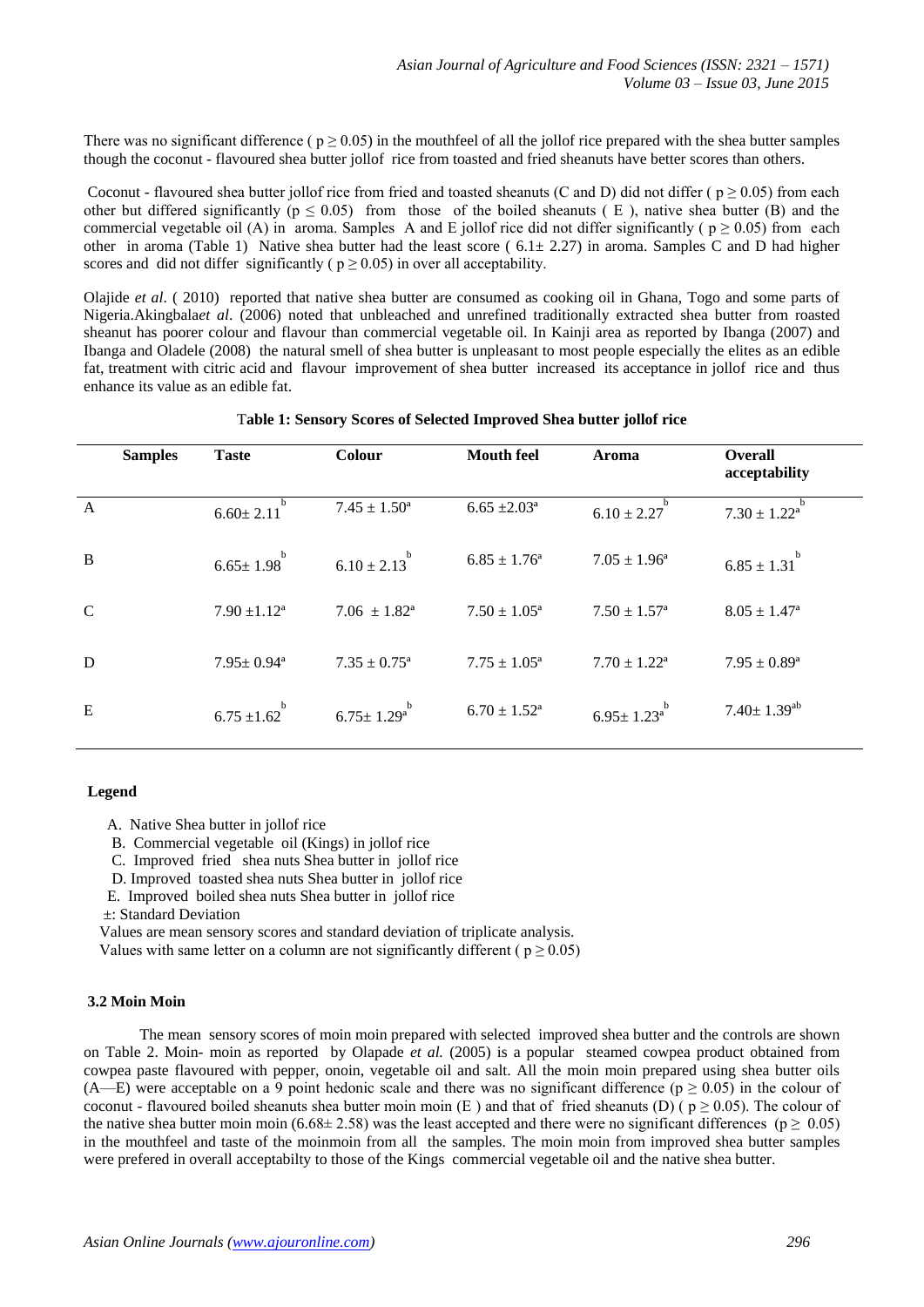Moin moin from coconut-flavoured shea butter from boiled sheanuts had the highest score in aroma  $(8.05±$ 0.76) and differed significantly ( $p \le 0.05$ ) from other samlpes. Results obtained in this study showed that clarification with citric acid and improving the flavour of shea butter increased its acceptabilty as edible fat that could be used for moin moin preparation.

| <b>Samples</b> | <b>Colour</b>                | Aroma                   | <b>Mouth Feel</b>      | <b>Taste</b>      | <b>Overall</b>               |
|----------------|------------------------------|-------------------------|------------------------|-------------------|------------------------------|
|                |                              |                         |                        |                   | <b>Acceptability</b>         |
| A.             | $7.35 \pm 1.09$ <sup>a</sup> | $7.40 \pm 0.94$         | $7.55 \pm 1.09^a$      | $6.90 \pm 1.17^a$ | $7.10 \pm 1.12$              |
| <b>B.</b>      | $7.10 \pm 1.00$              | $7.06 \pm 1.40^{b}$     | $7.30 \pm 1.22^a$      | $7.06 \pm 1.00^a$ | $7.15 \pm 1.42$ <sup>c</sup> |
| C.             | $7.55 \pm 0.82$ <sup>a</sup> | $7.10\pm1.30^{b}$       | $6.70 \pm 1.66^a$      | $7.20 \pm 1.36^a$ | bc<br>$7.45 \pm 0.94$        |
| D.             | $7.85 \pm 0.99^a$            | $7.20 \pm 1.24^{\circ}$ | $7.45 \pm 1.20^a$      | $7.60 \pm 1.60^a$ | $8.25 \pm 0.85^a$            |
| Ε.             | $8.00 \pm 0.73$ <sup>a</sup> | $8.05 \pm 0.76^{\circ}$ | $7.35 \pm 142^{\circ}$ | $7.15 \pm 1.66^a$ | 7.95 $\pm 0.76^{\circ}$      |

|  |  |  | Table 2. Sensory scores of moin-moin produced using improved shea butter |  |
|--|--|--|--------------------------------------------------------------------------|--|
|  |  |  |                                                                          |  |

#### **Legend**

A. Native Shea butter in moin moin

B. Commercial vegetable oil in moin moin

C. Improved fried sheanuts shea butter in moin moin.

D. Improved toasted sheanuts d shea butter in moin moin

E. Improved boiled shea nuts shea butter in moin moin

±: Standard Deviation

Values are mean sensory scores and standard deviation of triplicate analysis.

Values with same letter on a column are not significantly different ( $p \ge 0.05$ )

# **3.3Stew**

Table 3 shows the result of sensory scores of stew prepared using improved shea butter and a commercial vegetable oil. Stews from samples of improved shea butter were acceptable in colour. There was no significant difference ( $p > 0.05$ ) in the colour of fried and boiled sheanuts improved shea butter stew. Apart from the aroma of the stew from toasted sheanuts improved shea butter, there were no significant differences ( $p \ge 0.05$ ) in the aroma, mouthfeel and taste of stews from all improved shea butters and commercial vegetable oil samples. Native shea butter had least scores in all the sensory attributes. Stew from improved shea butterof fried sheanuts (C) had the highest acceptance and differed significantly ( $p \le 0.05$ ) from other stews. Ifesan *et al.* (2012) noted that shea butter can be spiced with esoteric adjuncts such as ginger, garlic and suya spices to enhance its sensory qualities. Improving the sensory quality of shea butter through clarification with citric acid, deodorization and flavour addition enhanced the organoleptic attributes of shea butter and thus its acceptability in stew.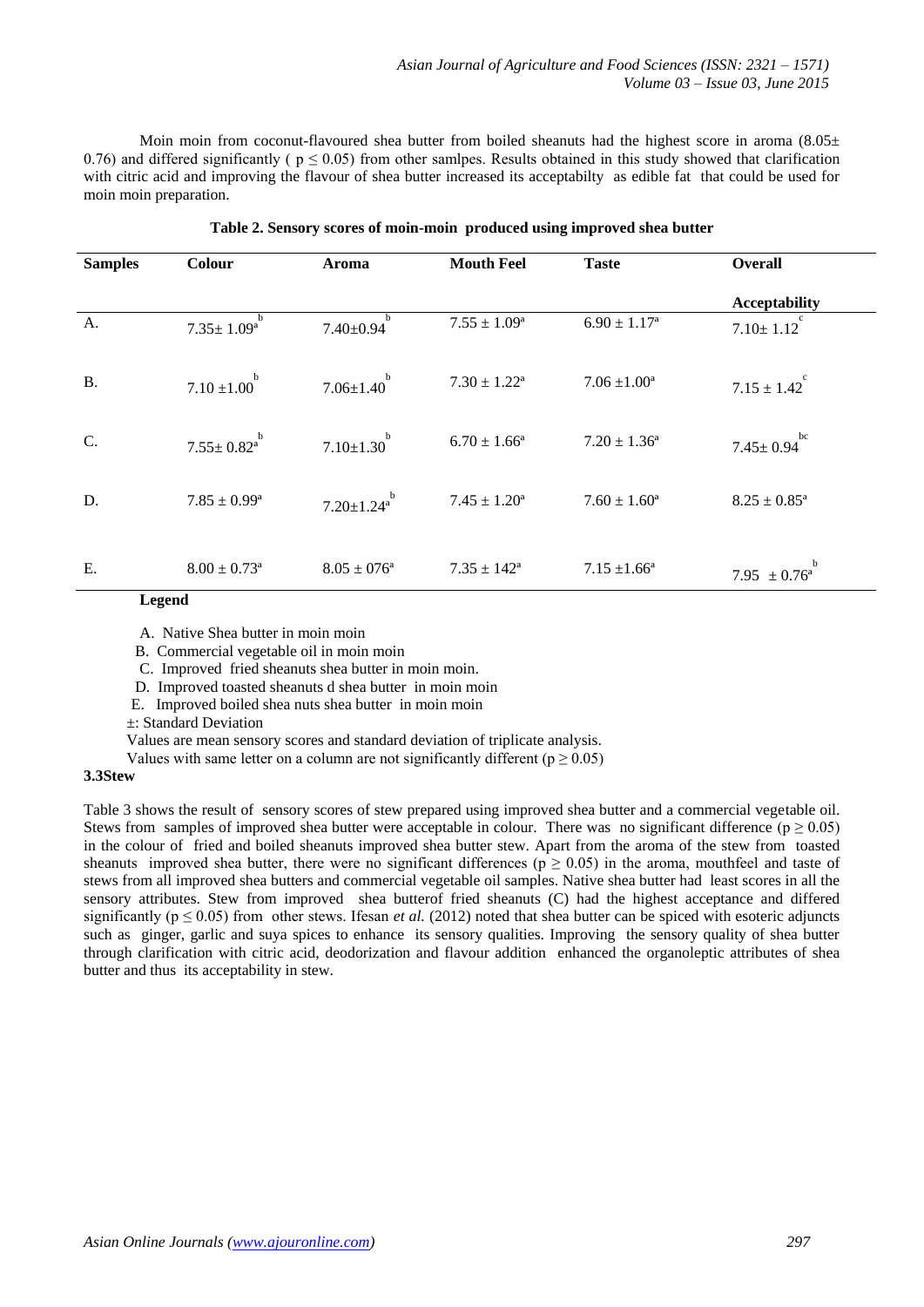| <b>Sample</b> | <b>Colour</b>         | Aroma                | <b>Mouth feel</b>    | <b>Taste</b>         | Overall<br>acceptability |
|---------------|-----------------------|----------------------|----------------------|----------------------|--------------------------|
| A             | a<br>$7.94 \pm 1.47$  | $7.36 \pm 1.30$      | $7.0 \pm 1.53$       | a<br>$7.4 \pm 1.71$  | ab<br>$7.79 \pm 1.62$    |
| B             | ab<br>$7.31 \pm 1.00$ | $7.21 \pm 1.13$      | $7.21 \pm 0.92$      | $7.15 \pm 1.30$      | ab<br>$7.31 \pm 1.45$    |
| $\mathcal{C}$ | a<br>$7.89 \pm 1.24$  | a<br>$7.63 \pm 0.76$ | a<br>$7.3 \pm 0.95$  | a<br>$7.63 \pm 1.11$ | ab<br>$7.94 \pm 1.07$    |
| D             | ab<br>$7.42 \pm 1.74$ | a<br>$7.63 \pm 1.16$ | a<br>$7.36 \pm 1.42$ | a<br>$7.52 \pm 1.77$ | a<br>$7.73 \pm 1.14$     |
| Ε             | b<br>$6.68 \pm 2.58$  | a<br>$7.26 \pm 2.13$ | a<br>$6.79 \pm 2.09$ | a<br>$6.89 \pm 1.59$ | $6.78 \pm 2.15$          |

**Table 3.** Sensory scores of stew produced using improved shea butter

#### **Legend**

- A. Improved boiled sheanuts shea butter in stew
- B. Improved toasted sheanuts shea butter in stew
- C. Improved fried shea nuts shea butter in stew
- D. Commercial vegetable in stew
- E. Native shea butter in stew

±: Standard Deviation

Values are mean sensory scores and standard deviation of triplicate analysis.

Values with same letter on a column are not significantly different ( $p \ge 0.05$ )

## **3.4 Pancake**

Sensory attributes of pancakes from improved shea butter from fried, toasted, boiled, native shea butter and kings vegetable oils are shown on Table 4. Kings ommercial vegetable oil pancake, (control A) scored highest and differed significantly ( $p \le 0.05$ ) from others in colour, mouthfeel, and overall acceptability. It did not however differ from fried and toasted sheanuts coconut flavoured shea butter pancakes in aroma  $(7.65 \pm 1.13$  and  $7.40 \pm 1.43)$  and taste ( $7.60 \pm 1.60$ and  $7.10 \pm 1.33$ ) respectively. The native shea butter was the least acceptable in attributes of colour, aroma, mouthfeel, taste and overall acceptability and its low acceptance in most foods is one of its major setback as an edible fat/oil. Improved processing aims at correcting this. Pancake from native shea butter (A) differed significantly from improved shea butter pancakes from fried, tasted and boiled sheanuts which did not differ significantly ( $p \ge 0.05$ ) from each other in colour and over all acceptability. Flavoured shea butter from boiled and toasted sheanuts shea butter pancakes did not significantly differ ( $p \le 0.05$ ) from each other. Consumption of shea butter should therefore be not limited to the place of its production particularly as Akhter *et al.* (2008) reported that shea butter has an increasing market in Europe and Asia as baking fat, margarine, fat spread, confectionery and chocolate industries.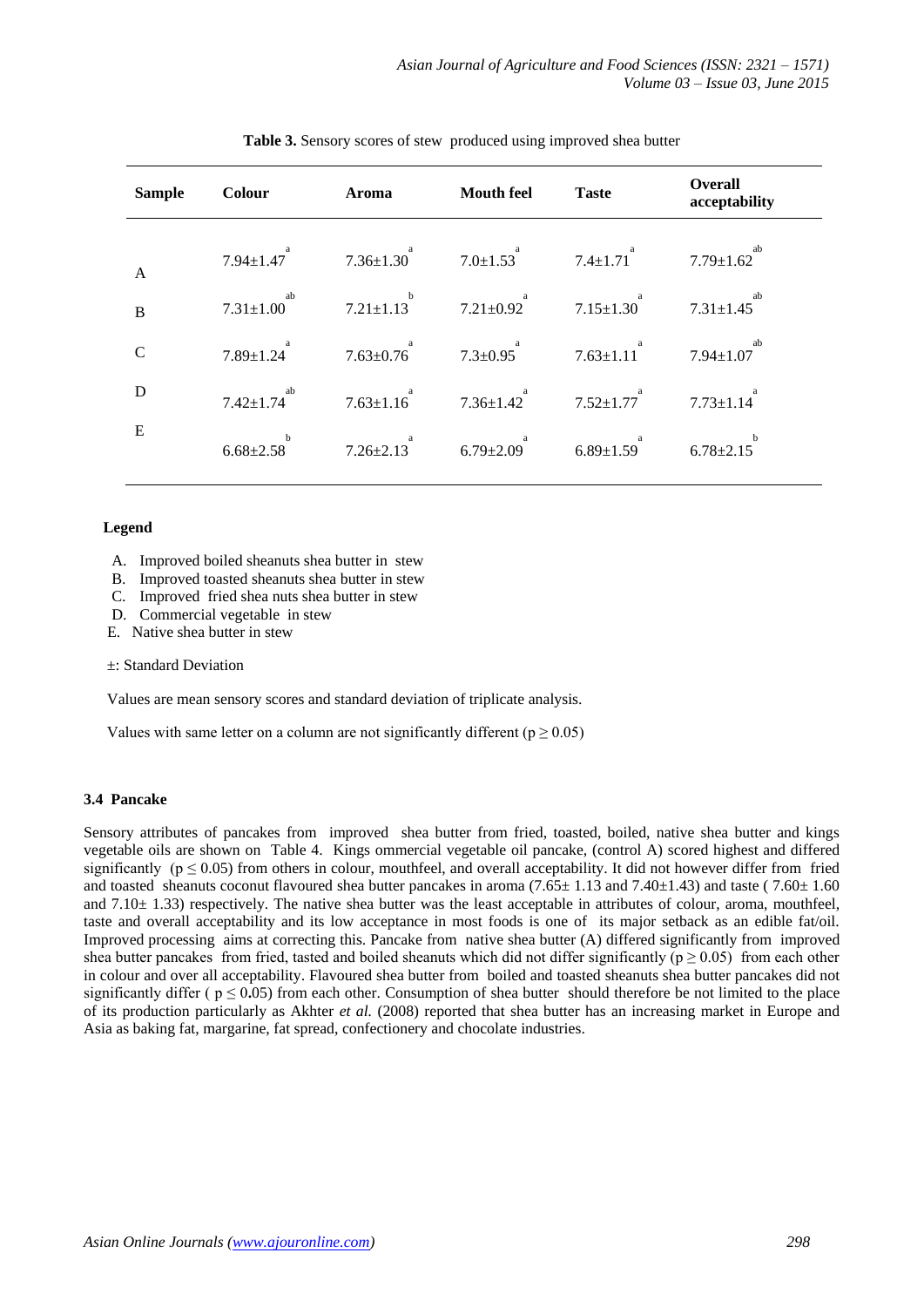| <b>Samples</b> | Colour                       | Aroma                           | <b>Mouth feel</b>               | <b>Taste</b>                      | <b>Overall</b><br>acceptability |
|----------------|------------------------------|---------------------------------|---------------------------------|-----------------------------------|---------------------------------|
| A.             | h<br>$6.60 \pm 1.57$         | $\mathbf{c}$<br>$6.45 \pm 1.10$ | $\mathbf c$<br>$6.30 \pm 1.38$  | c<br>$6.10 \pm 1.48$              | $7.05 \pm 1.15$                 |
| <b>B.</b>      | $7.65 \pm 1.14^a$            | $7.65 \pm 1.13^{\circ}$         | $7.50 \pm 1.40^a$               | $7.60 \pm 1.27$ <sup>a</sup>      | $7.95 \pm 1.15^a$               |
| C.             | b<br>$7.40 \pm 1.14^a$       | $7.40 \pm 1.43^a$               | b<br>$7.15 \pm 1.18^{\text{a}}$ | $7.10 \pm 1.33$ <sup>a</sup>      | b<br>$7.65 \pm 1.18^a$          |
| D.             | $7.00 \pm 1.12^{\rm a}$      | b<br>$7.15 \pm 1.18^a$          | $7.15 \pm 0.93$ <sup>a</sup>    | $6.85 \pm 1.18$ <sup>a</sup>      | $7.40 \pm 1.14^a$               |
| E              | b<br>$7.25 \pm 1.21^{\circ}$ | b<br>$6.95 \pm 1.28^a$          | bc<br>$6.45 \pm 1.15$           | b<br>$6.70 \pm 1.38$ <sup>a</sup> | b<br>$7.15 \pm 0.99$            |
| <b>Legend</b>  |                              |                                 |                                 |                                   |                                 |

| Table 4: Sensory scores of pancakes produced using improved shea butter |  |  |
|-------------------------------------------------------------------------|--|--|
|-------------------------------------------------------------------------|--|--|

A. Native Shea butter in pancake

B. Commercial vegetable oil in pancake

C. Improved fried Shea nuts Shea butter in pancake

D. Improved toasted Shea nuts Shea butter in pancake

E. Improved boiled Shea nuts Shea butter in pancake

±: Standard Deviation

Values are mean sensory scores are standard deviation of triplicate analysis.

Values with same letter on a column are not significantly different ( $p \ge 0.05$ )

# **3.5 Fried eggs**

Table 5 shows sensory scores of fried eggs prepared with improved shea butter from fried, toasted and boiled sheanuts. Fried eggs using commercial vegetable oil ranked best in colour ( $8.10 \pm 1.12$ ), aroma (7.50 $\pm 1.15$ ), mouthfeel ( 7.60 $\pm$  0.99), taste (7.90 $\pm$  0.97) and overall acceptabilty (8.30  $\pm$  0.00) and it differed significantly (p  $\leq$  0.05) from other samples except in aroma. It was closely followed by the fried sheanuts coconut flavoured shea butter fried egg. Fried eggs using native shea butter had the least scores in most sensory qualities. The acceptabilty of shea butter from fried sheanuts was enhanced by the improved treatment of clarification and flavouring with citric acid. Ifesan *et al.* (2012) reported that acceptable bread spread were made from 100% shea butter and 85: 15 shea butter and garlic respectively. Flavouring and spicing are ways of improving the acceptability of shea butter as an edible fat/ oil in foods. Thus, Musa (2012) suggested that value addition techniques, extension and practice are needed to enhance shea butter utilization for a sustainable livelihood in Nigeria.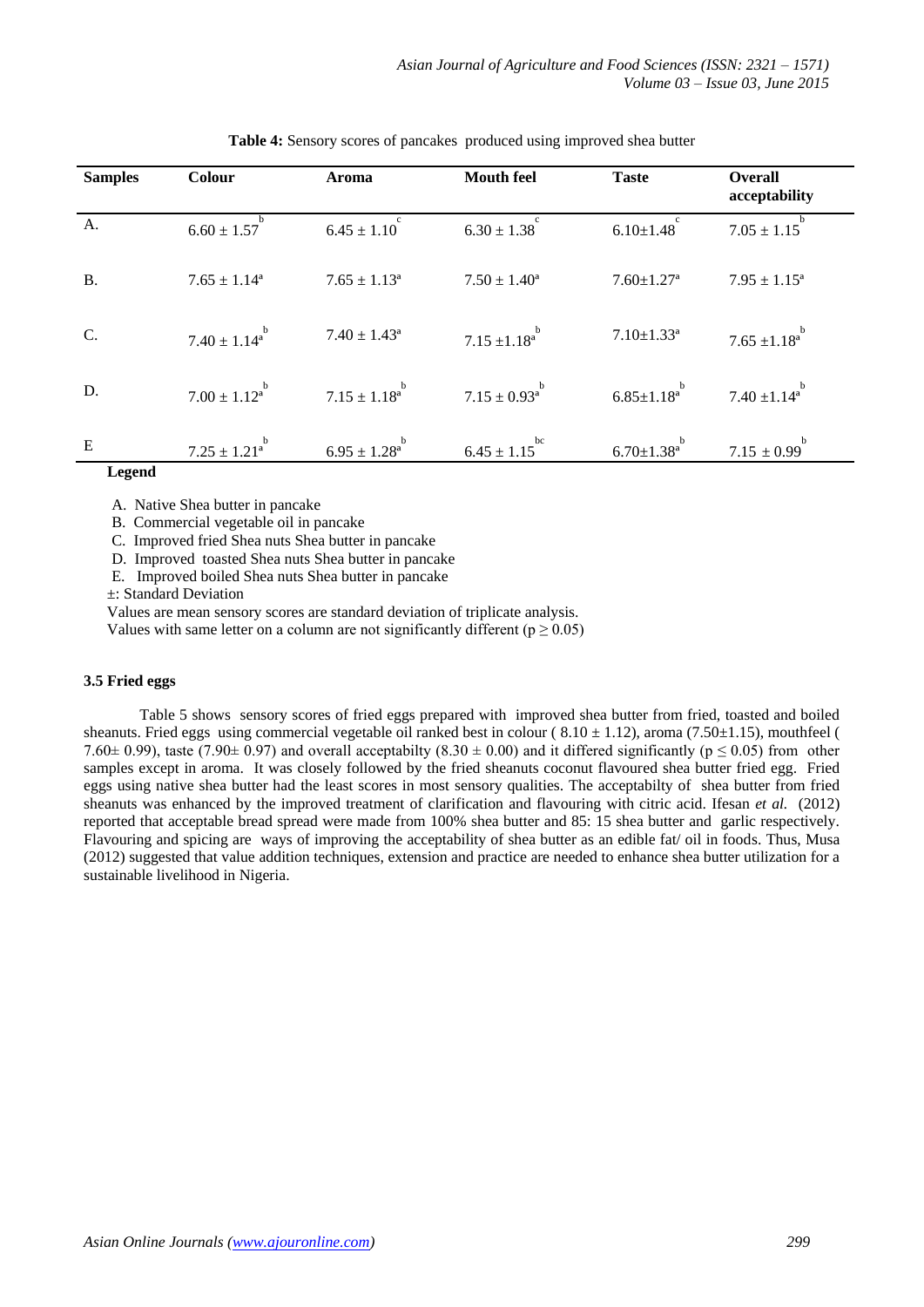| <b>Samples</b> | Colour                       | Aroma             | <b>Mouth feel</b>                 | <b>Taste</b>                 | Overall<br><b>Acceptability</b> |
|----------------|------------------------------|-------------------|-----------------------------------|------------------------------|---------------------------------|
| A.             | h<br>$7.10 \pm 1.12$         | $6.70 \pm 1.30^a$ | $6.25 \pm 2.02$                   | $6.90 \pm 1.55$              | $7.15 \pm 1.18$                 |
| <b>B.</b>      | $8.10 \pm 1.21^a$            | $7.50 \pm 1.15^a$ | $7.60 \pm 0.99^{\rm a}$           | $7.90 \pm 0.97$ <sup>a</sup> | $8.30 \pm 0.98^a$               |
| C.             | $7.50 \pm 1.23$ <sup>a</sup> | $7.05 \pm 1.10^a$ | b<br>$7.25 \pm 1.21$ <sup>a</sup> | $6.95 \pm 1.58$              | $7.95 \pm 0.69^{\rm a}$         |
| D.             | $7.01 \pm 1.25$              | $6.75 \pm 1.16^a$ | bc<br>$6.80 \pm 1.51$             | $6.55 \pm 1.18$              | $7.00 \pm 1.38$                 |
| E.             | $7.10 \pm 0.97$ <sup>b</sup> | $7.15 \pm 1.69^a$ | bc<br>$6.50 \pm 1.18$             | $6.35 \pm 1.50$              | $7.05 \pm 0.95$                 |

## **Table 5:Sensory scores of fried egg produced using improved shea butter**

### **Legend**

A. Native Shea butter in fried egg.

B. Commercial vegetable oil in fried egg

C. Improved fried Sheanuts Shea butter in fried egg.

D. Improved toasted Sheanuts Shea butter in fried egg.

E. Improved boiled Sheanuts Shea butter in fried egg.

±: Standard Deviation

Values are mean sensory scores and standard deviation of triplicate analysis.

Values with same letter on a column are not significantly different ( $p \ge 0.05$ ).

# **4. CONCLUSION AND RECOMMENDATION**

Shea butter is a vegetable fat of nutritional importance but contributes minimally to edible fat and oil supply due to its inherent unpleasant sensory attributes. Treatment with citric acid solution and addition of coconut essence improved the sensory quality of shea butter.Fried eggs,jollof rice, moinmoin, pancakes and stews prepared usingimprovedshea butters were acceptableand in most cases preferred to the commercial Kings vegetable oil by taste panelists. Since clarification and improvement of crude shea butter involves simple and adoptable technology, it should be popularized by extension workers. This will increase the awareness, acceptability, demand and utilization of shea butter as an edible fat. Improved shea butter should also be tried in other foods to increase the scope of its utilization.

# **5. REFERENCES**

- Akhter, S. Halim, Sohel S.I., Sarker, S.K Chowdhurry M H S and Sonnet S.S. 2008. A review of the use of non – timber forest products in beauty care in Bangladesh *Journal of forest research*. 1: 72-78.
- Akingbala, J.O., Falade, K.O, Adebisi, E. Baccus-Taylor G and Lambert, I. 2006. Effect of Processing on the yield, physico-chemical properties of Shea butter. *West Indian Journal* of *Engineering* 29: 73-80
- Asuquo, J.E, Anusiem A.C and Etim E.E 2010. Extraction and characterization of in shea butter. *World Journal of Applied Science and Technology* 2.2: 282-288
- Awad, A. B, Fink C.S Heinric and Kim. 2000a. Dietary phytosterol inhibits the growth metastisis of MDA-MB-231 human breast cancer cells grown in SCID Mice. *Anticancer Research*.20: 821-824.
- Balch J. F and Balch P.A 2000 Prescription *for Nutritional Healing*. Penguin Publishing Group New York, USA. 352.